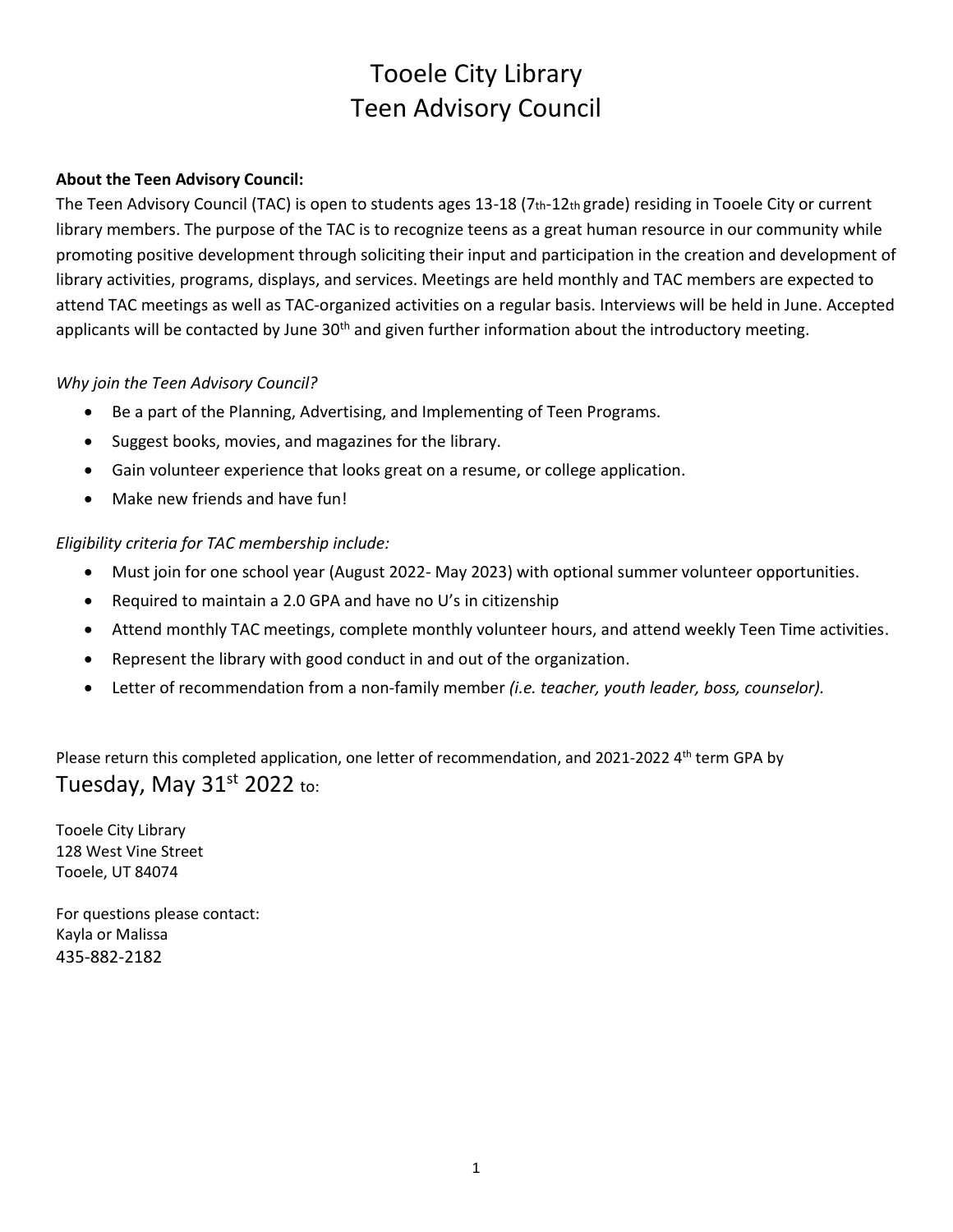## **Teen Advisory Council Application**

| <b>Applicant Information</b>                                                                        |                       |       |                                         |              |                    |  |
|-----------------------------------------------------------------------------------------------------|-----------------------|-------|-----------------------------------------|--------------|--------------------|--|
| Full Name:                                                                                          |                       |       | Date:                                   |              |                    |  |
|                                                                                                     | Last                  | First |                                         | D.O.B        |                    |  |
| Address:                                                                                            |                       |       |                                         |              |                    |  |
|                                                                                                     | <b>Street Address</b> |       |                                         |              | Apartment/Unit #   |  |
|                                                                                                     |                       |       |                                         |              |                    |  |
|                                                                                                     | City                  |       |                                         | <b>State</b> | ZIP Code           |  |
| Phone:                                                                                              |                       |       | Email                                   |              |                    |  |
| Date Available:                                                                                     |                       |       | School (Fall 2022): School (Fall 2022): |              | Grade (Fall 2022): |  |
|                                                                                                     |                       |       |                                         |              |                    |  |
| Help us get to know you by sharing a brief essay about yourself.                                    |                       |       |                                         |              |                    |  |
| Tell us about your hobbies, skills, and talents. Tell us about why you would make a great member of |                       |       |                                         |              |                    |  |

**the Teen Advisory Council.**

### **Tell us about why you would make a great member of the Teen Advisory Council.**

You may use an alternate piece of paper for your essay, if necessary.